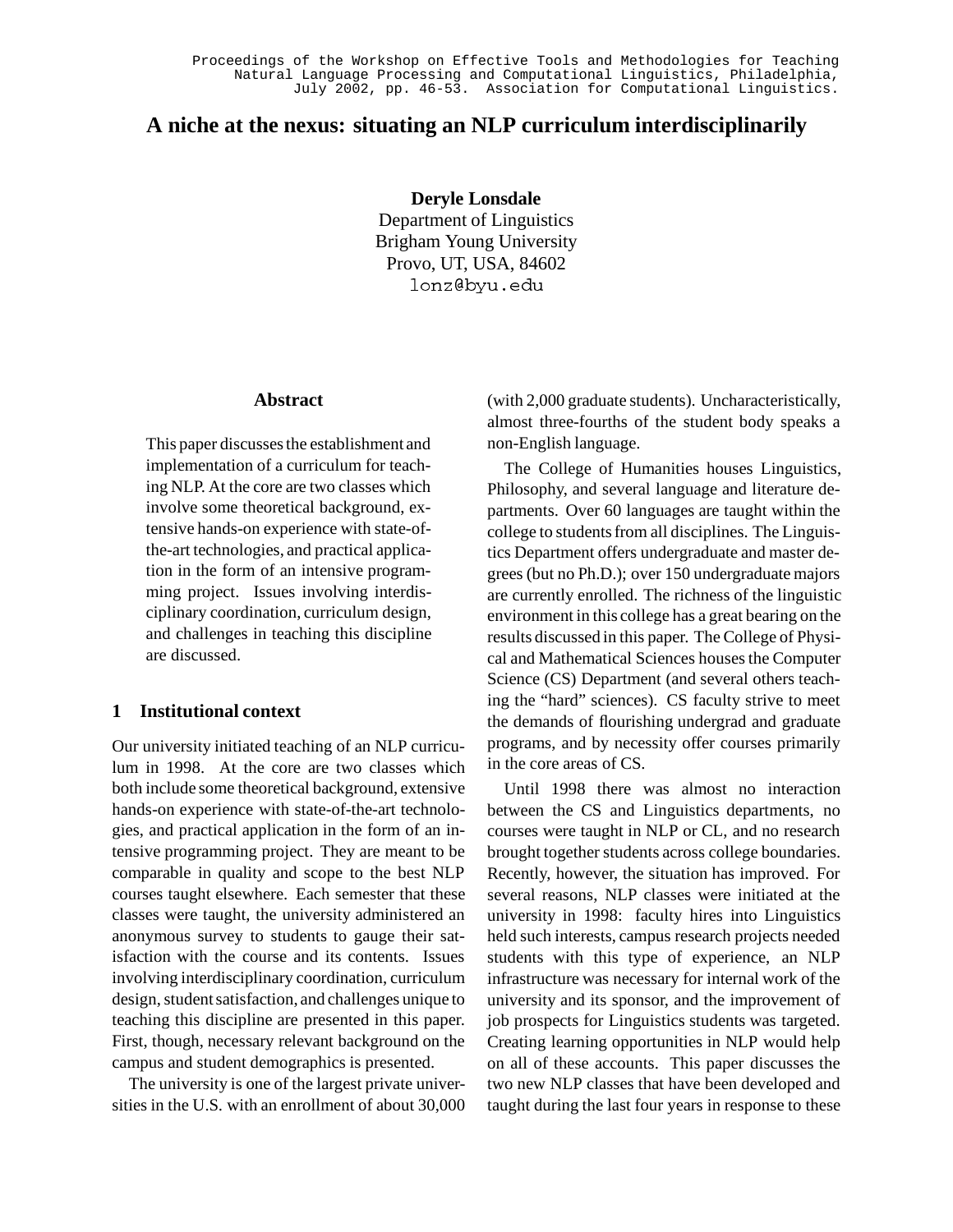needs.

Both courses are referred to as NLP classes rather than as CL classes. One commonly expressed distinction between the two areas is that CL is more theoretical and cognitive in orientation, whereas NLP has a more engineering and applied focus<sup>1</sup>. By this criterion the two classes discussed in this paper are clearly NLP-oriented.

# **2 NLP for the humanities**

For several years a program called Computers and the Humanities (CHum) in the College of Humanities has provided a computer background for humanities undergrads; this is necessary because CS courses have traditionally been unavailable to non-CS majors. The CHum track can lead to a minor specialization for any humanities degree and attracts students from all corners of the college. The CHum offerings include a dozen classes meant to take students from the most basic contexts (computer enduser) through computer research tools use, basic programming, and programming projects. More recently the programming language taught has been Visual Basic (though see below). In the last ten years enrollment in this popular program has increased tenfold.

Computer support for humanities students is laudable. Several labs are available, supplied with good computational resources and adequate supervision by student consultants. Many students also choose to use their own computers at home or at work to fulfill assignments. Occasionally off-campus computer use for homework is not possible when proprietary software or corpora acquired by the university for classroom use cannot be distributed off-campus.

### **2.1 A parsing class**

In recent years CHum course content has involved increasingly more language processing. Twice now, an intermediate-level class has been taught in natural-language parsing and grammar engineering. The class was taught the Unix and Emacs environments, basic LISP programming, and lexicon and phrase-structure grammar development techniques; all of these were new areas of focus for a CHum

class. One text was used for this class (Allen, 1995), and the associated parsers available from its author were actively used by the students in their coursework. The textbook was followed rather closely and was quite accessible even to humanities students at this level. Instruction involved two 80-minute lecture classes per week and was given in a technologically enhanced (TELE) classroom featuring an ethernet-connected instructional computer, overhead LCD projection, multimedia devices, and a touch-sensitive projection wall (smart-screen). Lectures were delivered primarily via PowerPoint, running parsing engines, and accessing commercial and research project websites for materials and discussion.

CHum parsing course evaluations were very good to excellent (around 5.5-6.0 on a 7-point scale), exceeding college and department means across-theboard in 30 categories. Lowest (i.e. average satisfaction) ratings went to the text book used. The only critical comments mentioned a desire for more inclass lab time (a carry-over from prerequisite classes which are held in computer lab classrooms with a computer for every student). Whereas in lower classes the focus was on learning particular programming constructs, the parsing class content was more abstract and required less classroom-time programming demonstrations.

# **2.2 A speech programming class**

Though the parsing class was popular and successful, it has not been taught in the last year and a half. Instead, the intermediate-level CHum class has focused on teaching speech applications programming, again to meet infrastructure and pedagogical needs. In this class<sup>2</sup> the first third of the semester includes intensive instruction in phonetics, phonology, and speech phenomena (using (J.M.Pickett, 1999)), as well as in TCL programming. The balance of the semester involves instruction on manipulating a speech toolkit, developing and leveraging associated data resources (lexicons and corpora, phrasestructure grammars, discourse moves), and understanding applications implementation (file formats, speaker adaptation, interaction, agents, v-commerce, speech translation).

 ${}^{1}$ See. for example, Hans Uszkoreit's website at www.coli.uni-sb.de/~hansu/what is cl.html.

<sup>2</sup> See humanities.byu.edu/classes/chum387dl/homepage.html.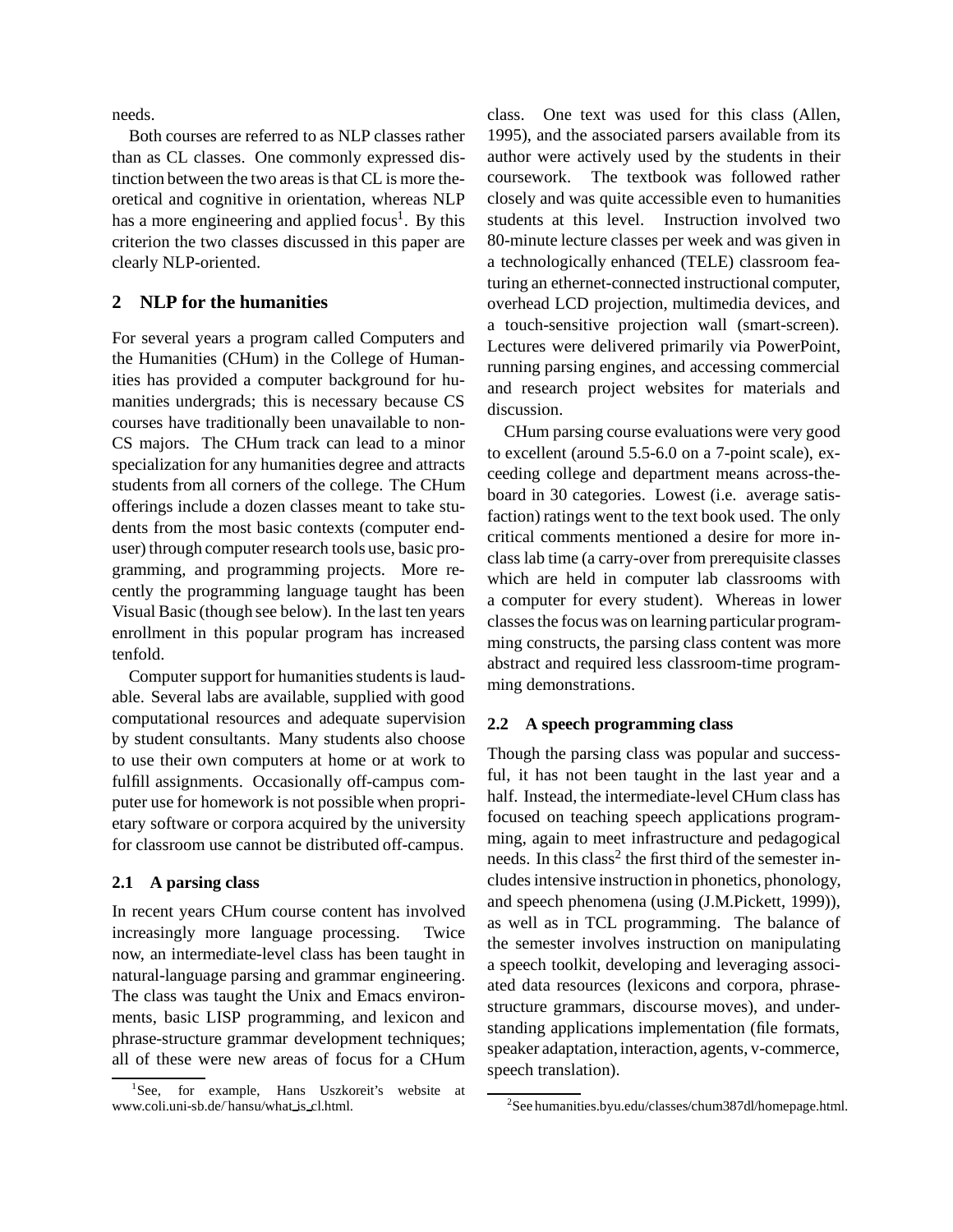Sample homework assignments include: running, writing, and debugging simple TCL programs; developing and extending speech corpora and lexicons; manipulating speech data with toolkits (e.g. PRAAT (Boersma and Weenink, 1996) and  $SFS<sup>3</sup>$ ); extending a simple recognizer; and creating new speech-based dialogue scenarios. For the latter tasks the OGI toolkit (Cole, 1999) has proven particularly helpful, and the students find the environment stimulating, interesting, and versatile enough for a wide array of experimentation from both the linguistics and toolkit programming sides.

A final programming project is required; its deliverables include a proposal, interim report on progress, final presentation and class demonstration, and a final write-up including commented source code and a paper discussing related work, the approach taken, and results. Sample final projects include speech interfaces for ubiquitous task-specific access (e.g. intelligent kitchen appliances, automobile navigation, and large XML-marked document access), a call-center application for a dentist's office, and a spoken-language identifier.

# **2.3 Future CHum prospects**

Computers and the Humanities course offerings are dynamic and flexible, and more NLP-related content is being offered beyond the parsing and speech technologies classes already mentioned. For example, currently an advanced seminar class is (for the first time) teaching XML and the annotation of linguistic data.

It should be noted that recent CHum efforts have been attracting CS students as well, who don't currently have an outlet for NLP-related coursework in their home department. This introduces a slight challenge for the instructor since an asymmetry exists between humanities and CS students' programming abilities. To date, though, this has not proved very problematic since the CS students were willing to rely on their own initiative to apply classroom concepts to more complex programming projects than their humanities peers could attempt. Presumably in the future if this becomes a problem a speech class might be offered in the CS department, or a in higher section in CHum.

An important and very recent development will ensure further strengthening of NLP-related courses within the College of Humanities. With the introduction of a new campus-wide interdisciplinary undergraduate minor in Computing and Information (CpIn), the CS department has secured several new tenure-track slots to be hosted externally by departments across campus. The College of Humanities has been allocated one of these slots, and the new faculty member will be housed within the Linguistics Department. More course offerings at the CS/Linguistics nexus will be possible in the near future as a result. In turn, these classes will serve as electives for CpIn students.

# **3 An advanced NLP course**

The linchpin of the NLP curriculum is the advanced NLP course<sup>4</sup>. Hosted in the Linguistics department, it also has been cross-listed as a CS course. It is intended primarily for graduate students, though it is open to advanced undergrads with requisite background. Proficiency is assumed in at least one programming language; in addition, a background in algorithms, data structures, and some basic discrete math is also required. Linguistics students and CHum students with a solid background in linguistics and good programming skills are accepted with the instructor's approval.

# **3.1 Course goals and student demographics**

The course's goals are: to teach how computational techniques are used successfully in various areas of NLP; to demonstrate by hands-on experience how to use NLP tools in the performance of linguisticallyinteresting tasks; to demonstrate the application of a novel, nontrivial approach to solving some aspect of NLP-related computation; and to read, understand, and assess current research literature and trends in the relevant areas. The class is by design very broad in scope, trying to address as many areas of NLP as possible in a semester. The breadth of coverage entails that the depth in any one area cannot be addressed fully; still, each topic is addressed at some nontrivial level of detail. The topics are sequenced in such a way as to build upon previously introduced topics. For example, units on part-of-speech tagging

<sup>3</sup> See www.phon.ucl.ac.uk/resource/sfs/.

<sup>4</sup> See humanities.byu.edu/classes/ling581dl/homepage.html.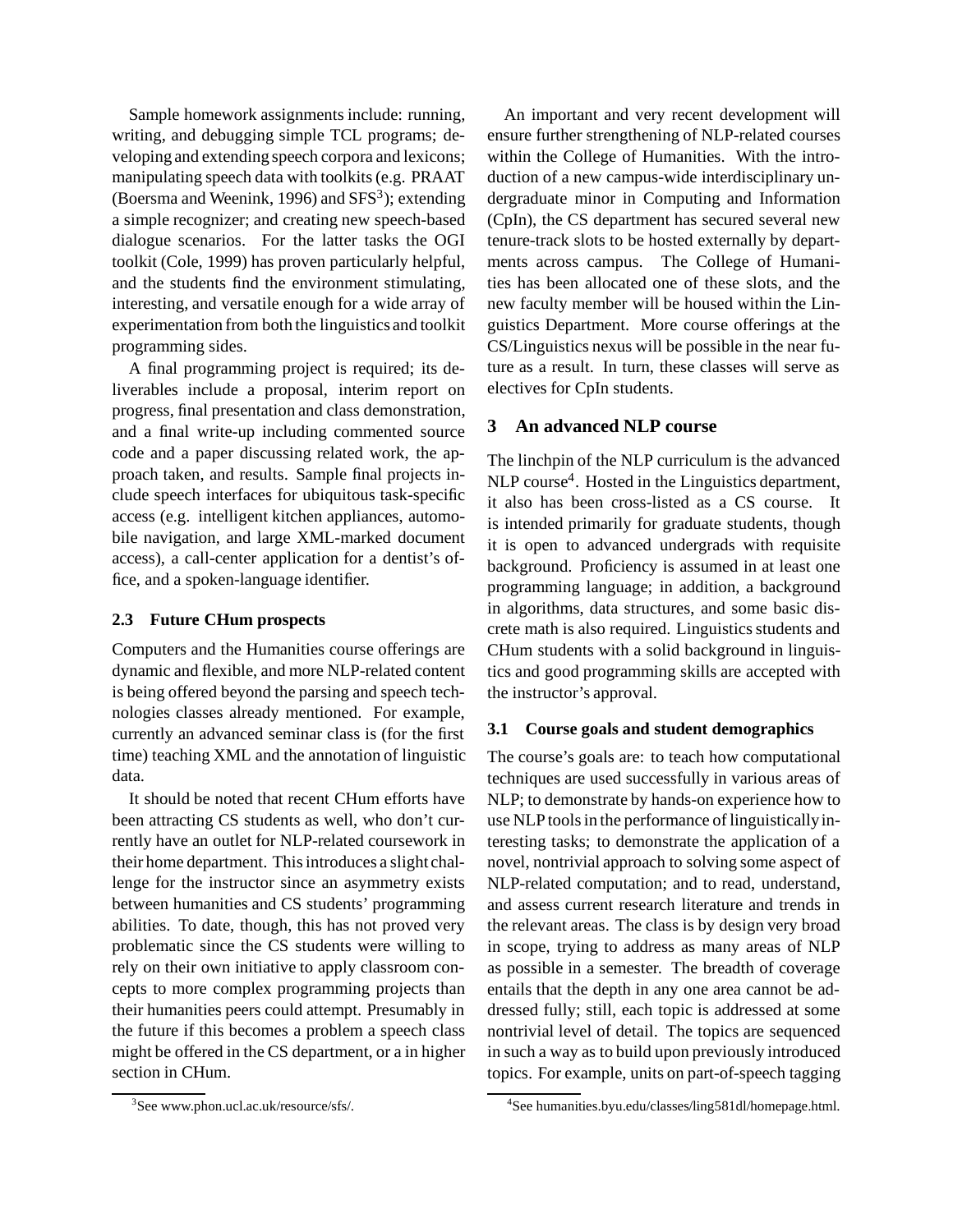and lexicons precede those on parsing, which in turn precede those on speech understanding.

The class has been taught four times so far, with an average of ten students per semester (plus interested faculty who sat in on classes without registering). Each class had an equal three-way balance of students from CS, Linguistics, and other areas of campus (physics, engineering, and even modern languages). Half of the students are undergrads and half are graduates. Without exception, every student had knowledge of at least one non-English language. One of the challenges, but also unique opportunities, of this class is to bring their disparate backgrounds together in class discussions. For example class discussion, homework assignments, and final projects often center around the students' linguistic knowledge and their application of principles learned to the processing of non-English languages.

### **3.2 Course content**

**Materials**: Class lectures, discussions, and demonstrations are based primarily on the content of two NLP texts (Manning and Schütze, 1999; Cole et al., 1997) and several supplementary readings from the Web<sup>5</sup>. The class is held thrice weekly in one-hour sessions; it too is held in a TELE room. Each student is required to "adopt" a lecture topic from the curriculum: researching intensively this particular field, preparing a lecture in consultation with the instructor, and teaching the class. Often students choose an area that reflects the strengths of their background, and as a result their lectures, materials and discussions are of high quality.

**Coursework**: Students are generally free to do their homework in any of the labs on campus or on their own machines elsewhere. In some cases, however, this is not possible due to licensing constraints on software needed for work in the course: several resources require that the data or programs only be used on an on-campus computer licensed to the CS and/or Linguistics departments. For this reason a Unix server has been acquired by the Linguistics department and set up with the requisite software to act as a classwork project server. Students can also access the machine remotely to do their work

5 Particularly useful are researchers' personal and project pages worldwide, the ACL NLP/CL Universe, and the arXiv Computation and Language archive.

within these constraints. Students from the CS department have access to CS and Linguistics servers where class-related resources can be used. Students also have access to the campus supercomputer when necessary for NLP projects, under the instructor's supervision.

Sample non-trivialhands-on and programming assignments are given weekly. They include such topics as: work with various corpus manipulation and annotation tools, use of various POS taggers and their comparison (Brill, 1992; Tufis and Mason, 1998), development of morphophonological rules in PC-Kimmo (Antworth, 1990), understanding and manipulating content from WordNet databases (Fellbaum, 1998), aligning bitext, using and evaluating a machine translation system, developing a phrasestructure grammar for syntactic and then semantic chart parsing, experimenting with information retrieval, working with a speech toolkit to develop a simple application, or developing knowledge for a text generation engine (Tomita and Nyberg, 1988). Tutorials are provided for for any necessary remedial work that the student might need or desire in such topics as using the Emacs editor, using Unix shell scripts, or writing Perl or Tcl scripts.

**Final project**: A final programming project is required, similar in scope to that described above for the humanities course: close coordination with the instructor, meeting milestones, documenting and demonstrating the final product, and producing a write-up of the significance and contributions of the result. Of course, a much higher standard is required of these advanced students. The student is free to choose any relevant project, the programming language(s) to be used, and the theoretical approach to be taken. Sample final projects cover almost as wide a range of topics as those covered in the curriculum6. Linguisticsstudentsoften focus on the programmatic development of knowledge sources whereas CS students tend to engineer large-scale integrations of several components in novel ways to address multifaceted issues. The most common tendency with all students is to scope their work a little too ambitiously at first; close consultation with the instructor is crucial throughout the process. Teamwork is permitted, and often a Linguistics student will pair up with a CS

<sup>6</sup> See humanities.byu.edu/classes/ling581dl/egnlpprojs.htm.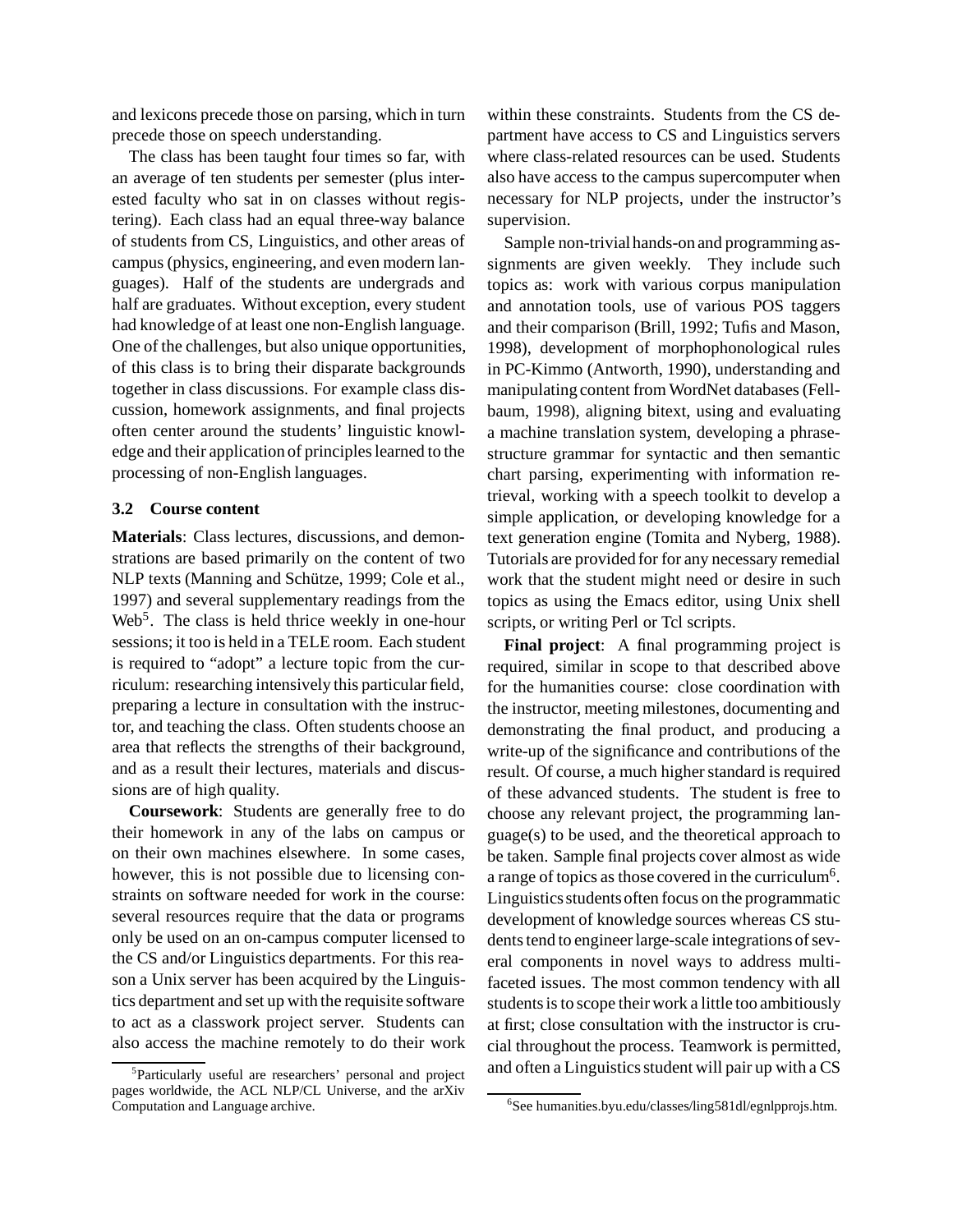one; this usually results in good knowledge and skill transfer for both parties.

**Evaluations**: A three-hour (non-programming) final exam is given which tests a knowledge of concepts, algorithms, tools, procedures, and approaches learned throught the semester. Class evaluation ratings by students have improved over time, from very good (5.1/7.0, first time offered) to exceptional (6.7/7.0, last semester). The most frequent complaints concerned amount of background that the textbook assumes, and the lack of a midterm examination to help students gauge their progress.7

#### **4 Other courses**

The infrastructure developed for teaching the two courses mentioned above has also been successfully applied in other classes as well. This section explains how other classes have benefited from the NLP infrastructure being put in place.

A linguistics major undergrad survey course covers all of the core areas of linguistics (phonetics, phonology, morphology, syntax, semantics, and pragmatics) as well as several application areas. Interestingly, one chapter of the textbook used in this class even contains a very cursory overview of computational linguistics (Klavans, 2001). Several already-mentioned tools supporting the NLP classes have also been used in the undergrad survey class: a speech toolkit for sound wave manipulation, Word-Net for lexical semantics, and a morphology engine for English.

The Linguistics department offers a translation theory and practice class, which traditionally attracts up to 40 students with advanced capabilities in as many as 25 languages per class section. With the NLP infrastructure recently developed, more technological exercises have been added to the curriculum involving WordNet, bitext alignment, corpus and lexicography tools, software localization (l10n) and internationalization (i18n), machine-assisted translation, and machine translation systems (standalone and web-based).

Other Linguistics classes also have recently leveraged the NLP infrastructure: a graduate semantics class uses WordNet, a grad phonology class works with a speech toolkit, a grad morphology class uses a morphology engine, and a language modeling seminar uses machine learning and other exemplarbased methods. In the CS department, a series of two 90-minute lectures in l10n and i18n has been developed and is regularly presented to the grad class in human-computer interation. Finally, several foreign-language classes outside of the Linguistics/CS area have used recently-assembled tools such as corpora, part-of-speech taggers, and WordNets in their own instruction and student assignments.

#### **5 Extracurricular opportunities**

As with any field of endeavor, chances to apply NLP principles acquired in the classroom enrich greatly a student's learning experience and solidify the concepts taught. Various outlets are provided on our campus for experiencing the field.

### **5.1 Research opportunities**

Several research projects in both the Linguistics and CS departments welcome undergrad and graduate students. Weekly meetings involve keeping abreast of current research literature, discussing project deliverables, and practicing conference paper presentations. Groups where NLP-related work is done focus on: a data-driven, exemplar-based approach to language modeling, integrating speech tools and discourse engines for task-oriented language learning, extraction and integration of web-based document content, technologies in human and machine translation, and cognitive modeling of natural-language processing. Attendance is voluntary and no course credit is given, but generally participation in project work is enthusiastic and consistent, especially since the NLP class was initiated.

One relevant change in the NLP offerings is worthy of note: at first, the advanced NLP class was offered in Winter semester, with many students treating it like a capstone class in their last semester. They would then leave the school for further graduate work or employment. Consequently the class was recently moved from Winter to Fall, keeping the students' experience on campus for at least another semester's worth of project participation.

The university sponsors a mechanism for funding undergraduate research projects. Proposals are reviewed by faculty, and the very competitive program

 $7$ The instructor as a general rule does not give graduate classes midterms; this is being rethought for the NLP class because of student comment.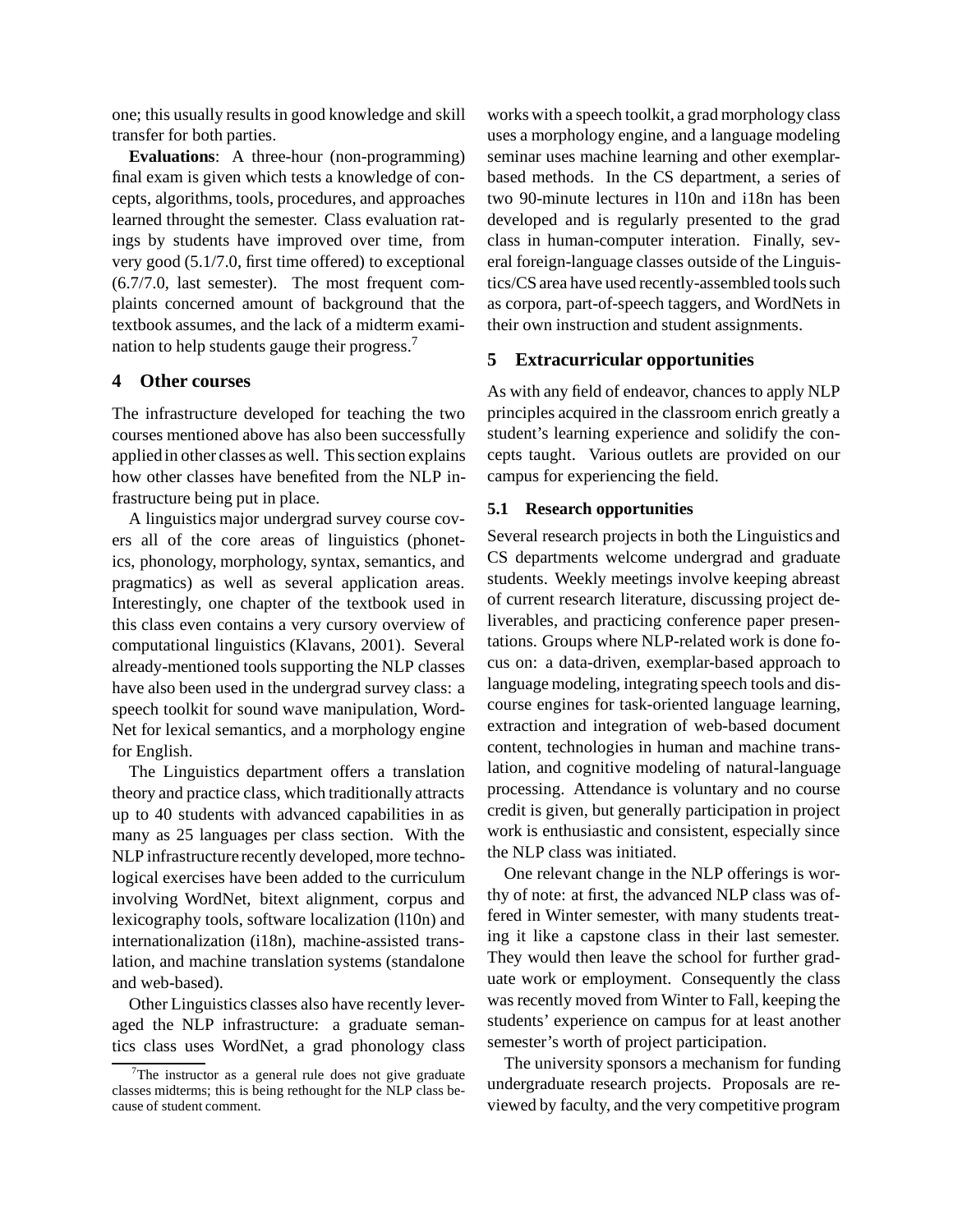offers cash awards to the winners, who are required to submit a written report synthesizing results obtained. NLP students have had phenomenal success in winning these awards and have gained valuable experience with such projects as: morphological engines for Cebuano and Farsi, cognitive modeling of word-sense disambiguation, modeling task-oriented discourse structure, and developing exemplar-based machine translation. One advantage for NLP students in this competition is that interdisciplinary research is more likely to win funding.

### **5.2 Beyond the campus**

In its short time, the NLP environment has also provided several students with the requisite skills to be placed in summer internships, most of them competitive and paid. Students have been placed in an European MT project, a U.S. industrial NLP research lab, another university's language acquisition research project, and a defense-funded research institute. Particularly appealing to their sponsors was the combination of proven foreign-language aptitudes with a computational background and an understanding of NLP techniques and tools.

Students whose project work is promising are encouraged to present their work at conferences, and several have presented their work at local, national, and international venues. Particularly noteworthy projects have also served as the foundation for peer-reviewed conference papers, undergrad honors theses, and master's theses. Successfully defended or ongoing theses in six departments (Linguistics, Spanish/Portuguese, Asian Languages, Language Acquisition, CS, and Physics) were initiated in the NLP class.

### **6 Reflections on issues**

Naturally, communication and cooperation across department and college lines offers continual challenges for an interdisciplinary NLP curriculum. Still, both sides recognize the unique linguistic skills present in our students and the need to develop an environment fostering wider NLP expertise oncampus. Students, for their part, are attracted to such offerings and seem satisfied.

### **6.1 NLP and CL**

One as-yet unrealized goal is to develop and offer a class in computational linguistics. Since Linguistics doesn't offer a Ph.D. degree, advanced grads are not available to the program; current students typically do not have, in this teacher's estimation, appropriate background in computational complexity, algorithmic analysis, AI techniques, formal logic, math/stats, and formal linguistics to be adequately prepared for an intensive CL class. To be sure, many students have a background in some of these areas, but not across a wide enough base to prove necessary for theoretical CL work. This may change over time, if a Ph.D. program is adopted; in the meantime, the NLP courses do fill a necessary niche.

Another promising recent development might help stimulate progress in this area: a newly hired CS faculty member with a computational linguistics background will begin teaching in that department next year. Initially, it has been decided to offer two somewhat complementary NLP classes. The CS Department will offer one class, which will resemble the advanced class discussed above, including using that textbook. The other class, hosted by Linguistics, will use a different text (Jurafsky and Martin, 2000) with its content focused more on the lexicon, morphology, speech, semantics, and deep parsing. Overlap between the two courses will be minimized as much as possible, with the goal of broadening NLP content offerings. Whether students will be attracted to a two-course sequence of NLP remains an open question.

#### **6.2 Resource issues**

A few obstacles and difficulties have been experienced in spite of the overall positive aspects of implementing an NLP curriculum mentioned in this paper. A few of these are sketched in this section.

**Texts**: A frequent complaint from Linguistics (but not CS) students enrolled in the advanced NLP class is that textbook discussions almost invariably focus on English. Since these students have all studied linguistics intensively, including exposure to a large variety of language typologies and nontrivial issues of language analysis and complexity, these discussions seem overly narrow and simplistic in many cases. As mentioned earlier, classroom discussion can to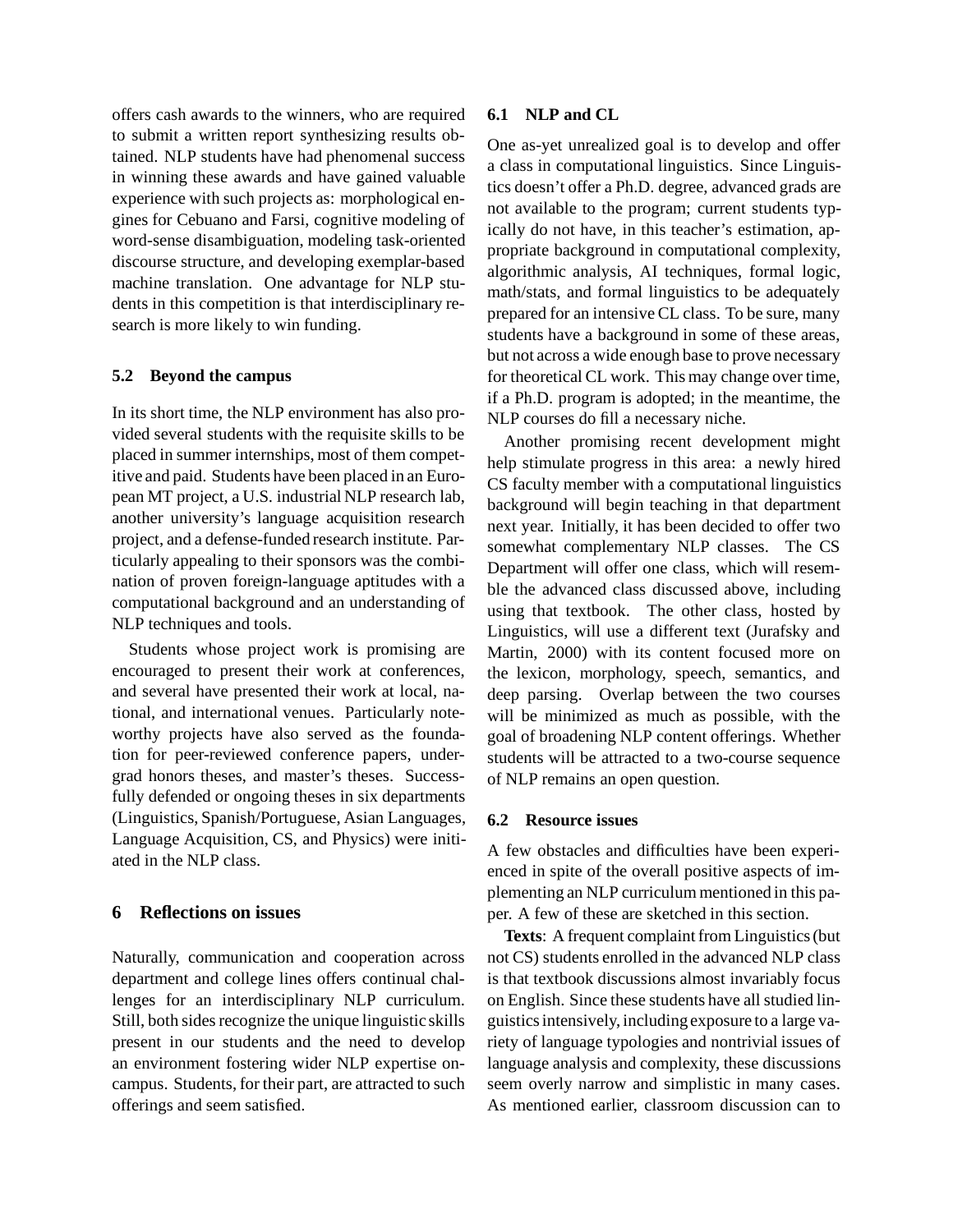some extent elicit the wider-scope issues that interest them. Certainly the vast array of Web-published research findings also helps to fill this void. Still, several students have voiced the desire for a comprehensive NLP textbook that would address typologically diverse issues.

**Support**: One clear disadvantage to hosting an NLP class in the College of Humanities' Linguistics Department is one of comparatively limited resources. CS resources for coursework computers, research facilities, and student labs are noticeably superior. Software acquisition and licensing procedures, resolution of networking issues, and computer support are more problematic in a non-CS context on our campus. This is primarily a problem for CS students, who occasionally chafe at the need to use non-CS computers for coursework.

**Tools**: Tools accessibility is the greatest difficulty perceived by this author in trying to develop cohesive and coherent course content. With its admittedly fast-paced progress, the field of NLP has seen the development of a plethora of systems, tools, modules, and development environments for a wide array of tasks. Keeping track of these products, and assessing their availability and appropriateness for student use, is a daunting task. Several helpful resources assist this teacher besides those already mentioned. Listservs like LinguistList<sup>8</sup>, Corpora<sup>9</sup>, and  $LN^{10}$  notify subscribers of new NLP software. There are even a few hierarchically-structured metaindexes for NLP tools: among others, the ACL Universe (mentioned above), Colibri<sup>11</sup>, and especially the Natural Language Software Registry<sup>12</sup>. These repositories, while helpful and greatly appreciated, tend to be spotty and idiosyncratic at best in their consideration of resources. Certainly a more systematic and comprehensive clearinghouse of NLP tools would be a boon to educators and researchers, particularly if its contents could be individually annotated for pedagogical applicability.

#### **6.3 Teacher background**

In a recent analysis of several years' worth of linguistics job announcements, Richard Sproat offered interesting conclusions relevant to employment in linguistics<sup>13</sup>. He notes "a prejudice that linguists are not typically well trained in computational skills", and the fact that "relatively few linguistics programs have got serious about providing their students with extensive computational training." In most current CL courses, he claims, "there is little emphasis on practical applications". If these observations hold, the NLP offerings discussed in this paper serve a valuable purpose in providing Linguistics (and CS) students much-needed practical experience in language computation technologies.

Sproat also detects a trend in linguistics showing "little effort to hire faculty members who have had extensive industrial experience", whereas in CS such experience is often desired, valued, and sought. He concludes that: "Departments thinking of building up [CL] programs would be well advised to consider people with industrial experience." The present author's 11-year experience in the NLP industry before pursuing graduate CL studies has proven invaluable in administering an NLP curriculum, facilitating such tasks as: advising students in their programming projects; directing them in job searches and internship opportunities; helping them propose and establish research agendas; collaborating with commercial and governmental sponsors; and dealing with issues of software licensing and technology transfer.

## **7 Conclusion**

Our experience has shown that a small core of NLP classes housed in a Linguistics department and serving well-prepared students from other fields can greatly enhance the research and pedagogical infrastructure across many disciplines on-campus, while also preparing students for further grad studies or careers in the industrial NLP sector. Though challenges and issues remain, NLP courses are enjoying good enrollment, high satisfaction ratings, and appreciable learning outcomes.

<sup>8</sup> See www.linguistlist.org.

<sup>9</sup> See www.hit.uib.no/corpora/.

<sup>&</sup>lt;sup>10</sup>See www.biomath.jussieu.fr/LN/.

 $11$ See colibri.let.uu.nl/.

<sup>&</sup>lt;sup>12</sup>See registry.dfki.de.

 $13$ See www.research.att.com/ $\frac{r_{\text{w}}}{r_{\text{w}}}$ / $\frac{13}{r_{\text{w}}}$ See